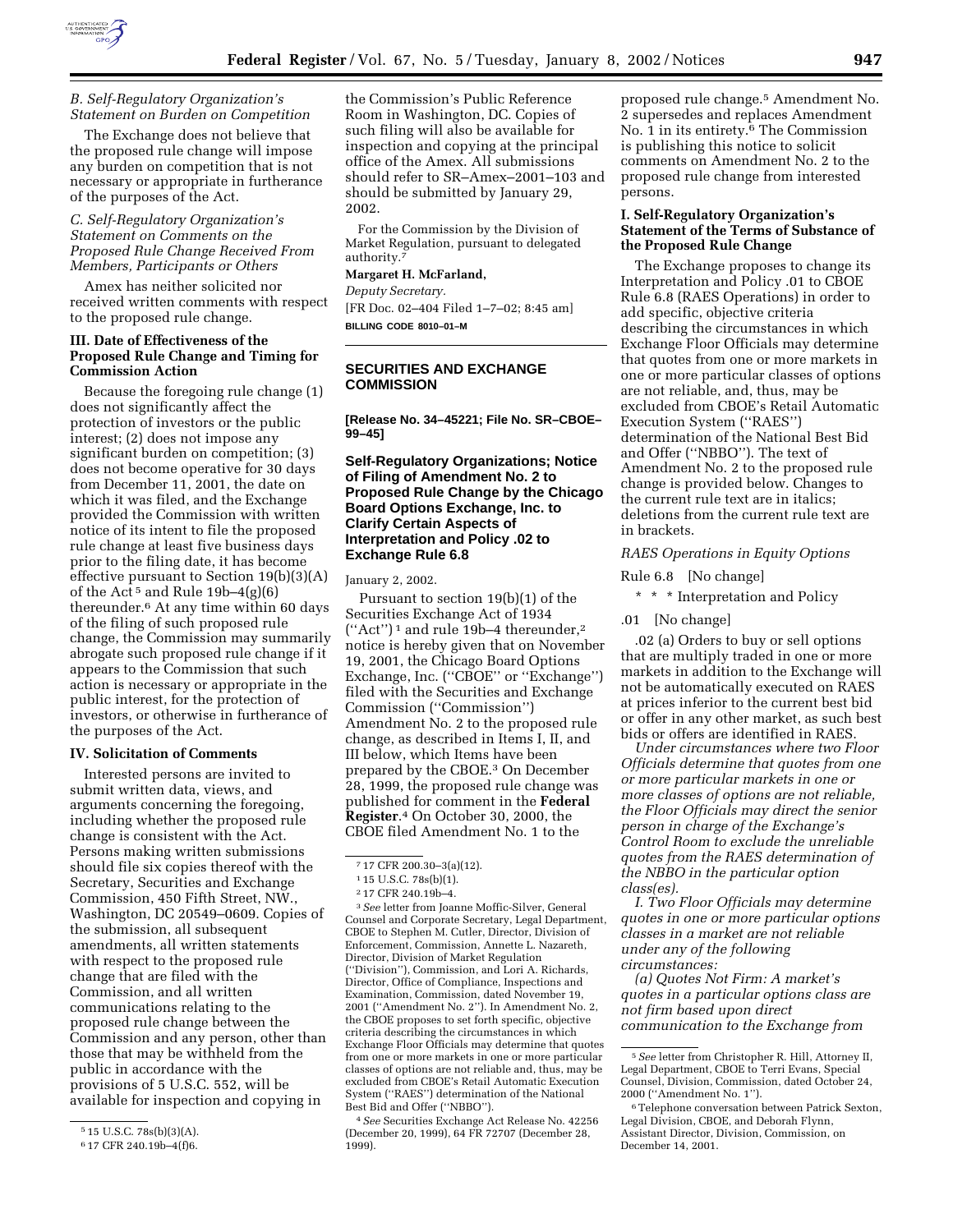*the market or the dissemination through OPRA of a message indicating that disseminated quotes are not firm;*

*(b) Confirmed Quote Problems: A market has directly communicated to the Exchange or otherwise confirmed that the market is experiencing systems or other problems affecting the reliability of its disseminated quotes;*

*(c) Crossed or Locked Markets: One or more floor officials observe that the market's quotes in six or more option series in a particular options class are crossed or locked with the disseminated quotes of two or more other markets (which may include the Exchange), and continue to be crossed or locked for 30 seconds or more, provided that the quotes must be crossed or locked at the time. Floor Officials determine to exclude the unreliable quotes from the RAES determination of the NBBO; or*

*(d) Documented Firm Quote Issues: One or more floor officials observe any of the following:*

*(1) One or more orders originating from an Exchange DPM or marketmaker for a particular options class that are filled by the market at a worse price than its disseminated quote without a required quote change;*

*(2) One or more market orders or marketable limit orders originating from an Exchange DPM or market-maker for a particular options class that are confirmed to be unfilled or partially unfilled by the market without a required quote change; or*

*(3) One or more market orders or marketable limit orders originating from an Exchange DPM or market-maker for a particular options class partially filled by a ''responsible broker or dealer'' at its disseminated quote, followed by a quote change and a redisplay of the previously disseminated quote by the same ''responsible broker or dealer'' in less than 30 seconds.*

*In all such cases, the situation will be documented by the Exchange Control Room and reported to regulatory authorities at the appropriate market.*

*II. In all cases where floor officials exclude a market or any of its quotes from the RAES determination of the NBBO due to quote unreliability, the Exchange Control Room will promptly notify the market of the action, continue to monitor the reliability of the excluded quotes in consultation with Floor Officials, and maintain records showing the date, time, duration, and reasons for each such action, as well as the identity of the Floor Officials who authorized the action. Any determination to exclude a market or any of its quotes from the RAES determination of the NBBO pursuant to I(a) and (b) above will expire at the end of the trading day, or*

*at such time as the quotes are confirmed by the market to be reliable again whichever occurs first. Any determination to exclude a market or any of its quotes from the RAES determination of the NBBO pursuant to I(c) and (d) above will expire not later than 30 minutes after the initial determination, unless two Floor Officials determine that the excluded quotes continue to be unreliable in which case the quotes will continue to be excluded for an additional period of time not to exceed 30 minutes pending further Floor Official review. Exclusion of a market or its quotes from the RAES determination of the NBBO will be reported to Exchange member firms.*

*(b)* In respect of those classes of options that have been specifically designated by the appropriate Floor Procedure Committee as coming within the scope of [this] *the first* sentence *of .02(a)* (''automatic step-up classes''), under circumstances where the Exchange's best bid or offer is inferior to the current best bid or offer in another market by no more than the ''step-up amount'' as defined below, such orders will be automatically executed on RAES at the current best bid or offer in the other market.

(i) In respect of automatic step-up classes of options under circumstances where the Exchange's best bid or offer is inferior to the current best bid or offer in another market by more than the step-up amount, or

(ii) In respect of series of option classes designated by the appropriate Floor Procedure Committee or its Chairman under circumstances where the NBBO for one of the series is crossed (e.g., 6.10 bid, 6 asked) or locked (e.g., 6 bid, 6 asked), or

(iii) In respect of specified automatic step-up classes or series of options or specified markets under circumstances where the Chairman of the appropriate Floor Procedure Committee or his designee has determined that automatic step-up should not apply because quotes in such options or markets are deemed not to be reliable, or

(iv) In respect of classes of equity options other than automatic step-up classes where the Exchange's best bid or offer is inferior to the current best bid or offer in another market by any amount, such orders will be rerouted for non-automated handling to the DPM or OBO for that class of options, or to any other location in the event of system problems or contrary routing instructions from the firm that forwarded the order to RAES. If the order has been rerouted to the DPM or OBO, the DPM or OBO will report the execution or non-execution of such

orders to the firm that originally forwarded the order to RAES. With respect to the orders that are rerouted for manual handling pursuant to (ii) above, the appropriate Floor Procedure Committee may determine to have the orders for a particular series within a designated class of options executed on RAES notwithstanding the fact that the NBBO is either crossed or locked. Also, with respect to (ii) above, the appropriate Floor Procedure Committee may determine to have the orders rerouted for manual handling only when the CBOE RAES becomes crossed or locked as a result of applying the step-up amount.

As used in this Interpretation and Policy .02, the *term* "step-up amount" shall be expressed in an amount consistent with the minimum trading increment for options of that series established pursuant to Rule 6.42. The appropriate Floor Procedure Committee shall determine the step-up amount in respect of specified automatic step-up classes or series of options and may vary the ''step-up amount''on the basis of order size parameters. The procedures described in this Interpretation .02*(b)* shall not apply in circumstances where a ''fast market'' in the options that are the subject of the orders in question has been declared on the Exchange or where comparable conditions exist in the other market such that firm quote requirements do not apply.

(c) For purposes of this Interpretation and Policy .02, the term ''Exchange's best bid or offer'' shall mean the price for the series as established by the DPM's Autoquote or proprietary automated quotation updating system. Classes of options in which Autoquote or a proprietary automated quotation updating system are not operative shall not be deemed to be ''automatic step-up classes,'' as that term is defined in paragraph [(a)] *(b)* of this Interpretation.

### **II. Self-Regulatory Organization's Statement of the Purpose of, and Statutory Basis for, the Proposed Rule Change**

In its filings with the Commission, the CBOE included statements concerning the purpose of and basis for the proposed rule change, as amended by Amendment No. 2, and discussed any comments it received on the proposed rule change, as amended. The text of these statements may be examined at the places specified in Item IV below. The CBOE has prepared summaries, set in Sections A, B, and C below, of the most significant aspects of such statements.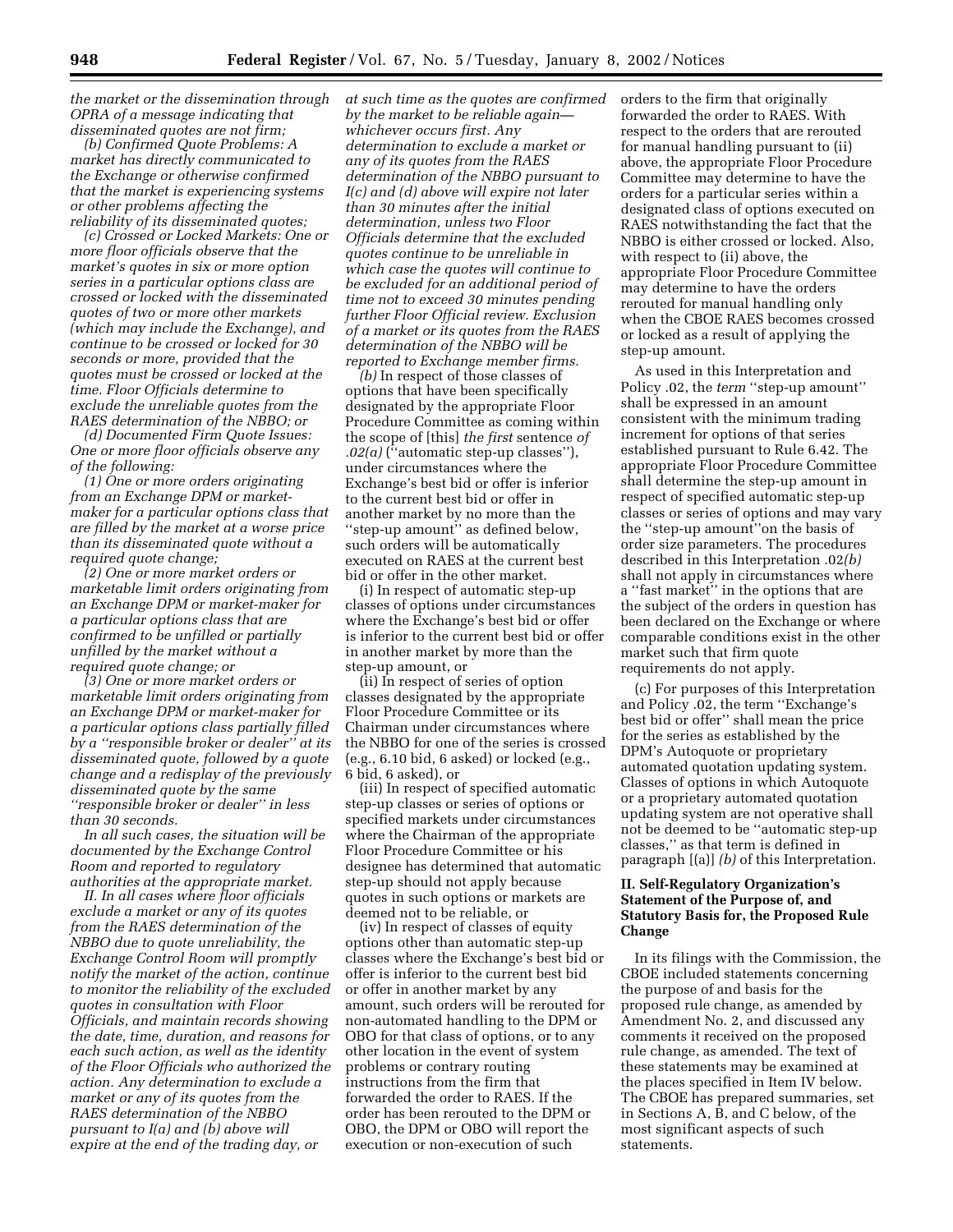*A. Self-Regulatory Organization's Statement of the Purpose of, and Statutory Basis for, the Proposed Rule Change*

### 1. Purpose

Interpretation and Policy .02 to CBOE Rule 6.8 provides that orders to buy or sell equity options that are multiply traded in one or more markets in addition to the CBOE will not be executed on RAES at prices inferior to the current best bid or offer in any other market, as the NBBO is identified in RAES.

Amendment No. 2 is designed to clarify procedures and specifically describe the circumstances under which the Exchange will be permitted to remove another market's quotes from the NBBO calculation. Specifically, removal will occur only when specific conditions set forth in this amendment allow Exchange Floor Officials to make a determination based on objective criteria that quotes in one or more options classes in a market are not reliable.

## **Reliable NBBO Calculations Benefit Public Customers**

The CBOE believes that the presence of inaccurate and unreliable quotes is a significant problem because incorrect quotes undermine the integrity of the NBBO and by doing so, impede the very purpose of the National Market System, as well as inhibit the ability of public customers to obtain best execution for their orders. Removal of unreliable quotes, effected through objective criteria and well-defined procedures, is an appropriate function of the Exchange, necessary to protect the integrity and fairness of the market.

An NBBO is critical to the National Market System because it serve as the reference point for almost every options transaction effected on the Exchange. An accurate NBBO is essential because it allows market makers to compete actively with traders at other markets to offer improved pricing, which in turn, allows brokers to compare prices across markets to ensure that customers are getting the best prices. For example, CBOE's RAES system uses the Exchange's internally calculated NBBO to ensure that customer orders executed on RAES are executed quickly and at the best available price. Thus, CBOE rules generally provide for an automatic execution for customer orders for RAES eligible orders at the NBBO, if the NBBO is not more than one ''tick'' better than the prevailing price at CBOE. If the NBBO is more than one ''tick'' better than the current CBOE price, however, the order is removed from the RAES

system and is routed to the trading floor for manual handling.

If the NBBO includes ''unreliable'' quotes, i.e., quotes that do not accurately reflect prevailing quotes at another market, and such unreliable quotes are more than one tick better than CBOE's quotes, customer orders will be removed from CBOE's RAES system. According to the CBOE, such orders will not be executed at the quoted NBBO, however, because no market actually will be trading at the unreliable NBBO quote. The presence of the unreliable quote in the NBBO therefore needlessly will deprive the customer of a fast, automatic execution through RAES. In fact, depending on the speed and direction of the market's movement, a rejected order may end up being executed at a price inferior to the CBOE's market at the time the order was entered. An incorrect NBBO may even prevent a customer order from being filled at all. For example, if a customer submitted a RAES-eligible marketable limit order, but the order was removed from RAES because of an unreliable quote in the NBBO that was more than one tick better than CBOE's quote, the market may move away from the customer's limit order price during the process of rerouting and manual handling of the customer's order. As a result, the customer's order may not get filled at all, or may receive a price less favorable than what would have been obtained had the customer's order been executed on RAES without the ''unreliable'' quotes.

The presence of unreliable quotes in the NBBO calculation therefore harms public customers, and it is the goal of the proposed rule change, as amended, to clarify the procedures for preventing such harm by removing unreliable quotes from the NBBO.

### **Specific Criteria for Unreliability Determinations**

As indicated in new Subsection  $.02(A)(I)$  of the proposed rule change, as amended, two Floor Officials may determine that quotes in one or more particular option classes in a market are not reliable and thus may be excluded from the NBBO determination under any of the following circumstances:

(a) Where a market confirms that its quotes are not firm based upon direct communication to CBOE from the market or the disssemination through OPRA of a message indicating that disseminated quotes are not firm;

(b) Where a market directly communicates to CBOE or otherwise confirms that it is experiencing systems or other problems affecting the reliability of its disseminated quotes;

(c) Where one or more Floor Officials observe that six or more option series in a particular options class are crossed or locked with the disseminated quotes of two or more other markets, and continue to be crossed or locked for 30 seconds or more, provided that the quotes are crossed or locked at the time Floor Officials determine to exclude the unreliable quote from the RAES determination of the NBBO; or

(d) Where a Floor Official observes any of the following:

(1) One or more orders originating from an Exchange DPM or market-maker for a particular options class that are filled by the market at a worse price than its disseminated quote without a required quote change;

(2) One or more market orders or marketable limit orders originating from an Exchange DPM or market-maker for a particular options class that are confirmed to be unfilled or partially unfilled by the market without a required quote change; or

(3) One or more market orders or marketable limit orders originating from an Exchange DPM or market-maker for a particular options class partially filled by a ''responsible broker or dealer'' at a worse price than its disseminated quote, followed by a quote change and a redisplay of the previously disseminated quote by the same ''responsible broker or dealer'' in less than 30 seconds.

The Exchange believes that proposed new subsections I(a)–(d) to Interpretation .02 to Rule 6.8 provide Floor Officials with specific, objective criteria when making a determination that another market's quote are unreliable. In addition, the Exchange believes that the criteria set forth above are consistent with recent amendments to Rule 11Ac1-1 under the Act,<sup>7</sup> which require options exchanges and options market makers to publish firm quotes.8 Specifically, in new subsections I(a) and (b), two Exchange Floor Officials may determine that another market's quotes are not reliable based on direct communication from that other market that its quotes are not firm or that it is experiencing systems or other problems affecting the reliability of its disseminated quotes.

In new subsection I(c), two Exchange Floor Officials may determine that another market's quotes are not reliable only after one or more Floor Officials observe that six or more option series in a particular options class are crossed or

<sup>7</sup> 17 CFR 240.11Ac1–1.

<sup>8</sup>Securities Exchange Act Release No. 43591 (November 17, 2000), 65 FR 75439 (December 1, 2000).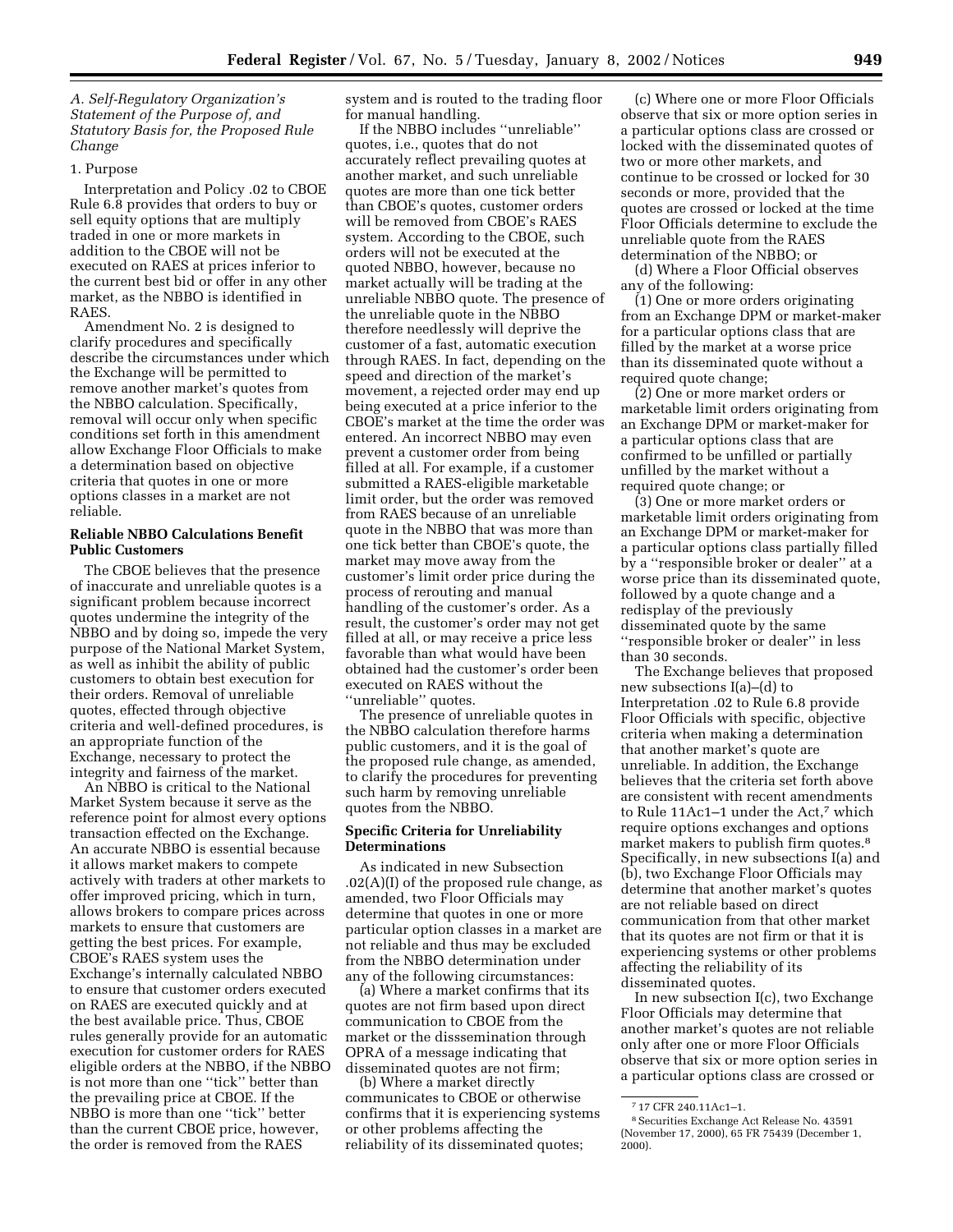locked with the disseminated quotes of two of more other markets, and continue to be crossed or locked for 30 seconds or more, provided that the quotes are crossed or locked at the time Floor Officials determine to exclude the unreliable quote from RAES determination of the NBBO. In new subsection I(d), two Exchange Floor Officials may determine that another market's quotes are not reliable only after one or more Floor Officials observe certain specific action with respect to the execution of orders originating from CBOE Designated Primary Marketmakers or market-makers.

The Exchange believes that the objective criteria set forth in new subsection I provide an appropriate basis for Floor Officials to make a determination that another market's quotes are not reliable.

# **Procedures for Applying the Criteria**

In developing these objective criteria for determining that another market's quotes are not reliable and, thus, may be excluded from the RAES determination of the NBBO, the Exchange has vested complete authority to make such determinations with Exchange Floor Officials. The market participants who are impacted by unreliable quotes have no authority or power to make determinations of unreliability.

As specified in Subsection (a)II, in all instances where Floor Officials exclude a market or any of its quotes from the RAES determination of the NBBO due to quote unreliability, the Exchange Control Room will promptly notify the market of the action and continue to actively monitor the reliability of the excluded quotes in consultation with Floor Officials. Any determination to exclude a market or any of its quotes pursuant to Subsections I(a) and (b) will expire at the end of the trading day, or at such time as the quotes are confirmed by the market to be reliable again whichever occurs first.

Any determination to exclude a market or any of its quotes pursuant to Subsections I(c) and (d) will expire not later than 30 minutes after the initial determination, unless two Floor Officials determine that the excluded quotes continue to be unreliable, in which case the quotes will continue to be excluded for an additional period of time not to exceed 30 minutes pending further Floor Official review. This provisions is consistent with CBOE Rule  $8.51(e)(iv)$ ,<sup>9</sup> which similarly requires

CBOE Floor Officials to monitor options classes that are in non-firm mode every 30 minutes. Under CBOE Rule 8.51(e)(iv), continuation of the non-firm mode for longer than 30 minutes requires that Floor Officials reaffirm that the conditions which formed the basis for the determination to operate in nonfirm mode continue to be present. Exclusion of a market or its quotes from the RAES determination of the NBBO will be reported to Exchange member firms.

Also, CBOE rules currently provide that CBOE will document in its Control Room log any action taken to disengage RAES or to operate RAES in a manner other than normal, the option classes affected by such action, the time such action was taken, the Exchange officials who undertook such action, and the reasons why such action was taken.10 As a result, any determination by Floor Officials to exclude unreliable quotes from the RAES determination of the NBBO in particular option classes pursuant to subsections I(a) through (d) of Interpretation .02 will be documented in the Exchange's Control Room log.

As also indicated, this proposal relabels a portion of the previous Interpretation .02(a) text as .02(b) for greater ease of reference and relabels the previous Interpretation .02(b) text as .02(c).

### 2. Statutory Basis

CBOE believes that the proposed rule change, as amended, is consistent section  $6(b)$  of the Act,<sup>11</sup> in general, and further the objectives of Section  $6(b)(5)$ ,<sup>12</sup> in particular. By setting forth specific criteria that will be used to protect the integrity of the Exchange's NBBO calculations, public customers will receive better executions of their orders more frequently. This will improve the efficiency of RAES, thereby removing impediments to, and perfecting the mechanism of, a free and open market and a national market system, and thus protecting investors and the public interest.

# *B. Self-Regulatory Organization's Statement on Burden on Competition*

The CBOE does not believe that the proposed rule change, as amended, will impose any burden on competition that is not necessary or appropriate in furtherance of the purposes of the Act.

## *C. Self-Regulatory Organization's Statement on Comments on the Proposed Rule Change Received From Members, Participants, or Others*

The Exchange has neither solicited nor received written comments on the proposed rule change, as amended.

### **III. Date of Effectiveness of the Proposed Rule Change and Timing for Commission Action**

Within 35 days of the publication of this notice in the **Federal Register** or within such other period (i) as the Commission may designate up to 90 days of such date if it finds such longer period to be appropriate and publishes its reasons for so finding or (ii) as to which the CBOE consents, the Commission will:

(A) By order approve the proposed rule change, as amended, or

(B) Institute proceedings to determine whether the proposed rule change, as amended, should be disapproved.

## **IV. Solicitation of Comments**

Interested persons are invited to submit written data, views, and arguments concerning Amendment No. 2, including whether Amendment No. 2 is consistent with the Act. The Commission notes, in particular, that CBOE is a party to the intermarket options market linkage plan (''Linkage Plan'') approved by the Commission in July 2000.13 The Commission specifically seeks comment on the potential implications of this proposal on the implementation and operation of the Linkage Plan. Specifically, the Commission seeks comment on whether proposed Amendment No. 2 is consistent with the requirements of the linkage Plan.

Persons making written submissions should file six copies thereof with the Secretary, Securities and Exchange Commission, 450 Fifth Street, NW, Washington, DC 20549–0609. Copies of the submission, all subsequent amendments, all written statements with respect to the proposed rule change that are filed with the Commission, and all written communications relating to the proposed rule change between the Commission and any person, other than those that may be withheld from the public in accordance with the provisions of 5 U.S.C. 552, will be available for inspection and copying in

<sup>9</sup>CBOE Rule 8.51(e)(iv) states that ''[d]uring any period that the market in a reported security is in a non-firm mode, the Floor Officials shall monitor the activity or condition, which formed the basis for

their determination. No more than 30 minutes after such market has been designated to be in a non-firm mode, the DPM shall review the condition of such market with the Floor Officials. Continuation of the non-firm mode for longer than 30 minutes shall require the reaffirmation of the reviewing Floor Officials. Such review and reaffirmation shall occur not less frequently than every 30 minutes thereafter while the non-firm mode is in effect.''

<sup>10</sup>CBOE Rule 6.8, Interpretation .08.

<sup>11</sup> 15 U.S.C. 78f(b).

<sup>12</sup> 15 U.S.C. 78f(b)(5).

<sup>13</sup>*See* Securities Exchange Act Release No. 43086 (July 28, 2000), 65 FR 48023 (August 4, 2000).